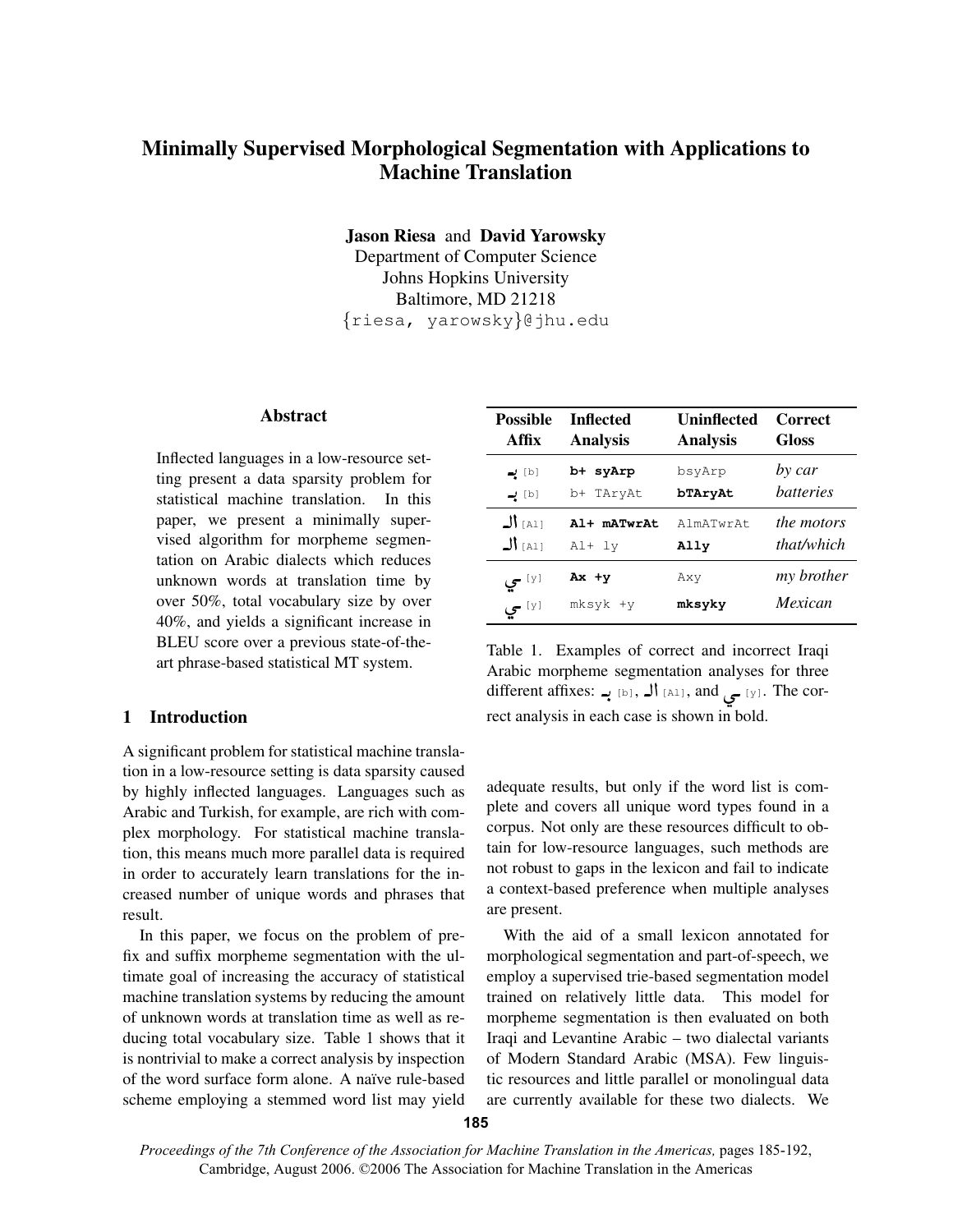| Corpus Statistic    | <b>English</b> |         | Iraqi   Levantine |
|---------------------|----------------|---------|-------------------|
| Utterances          | 36,895         | 36,895  | 43, 471           |
| Running words       | 438, 911       | 305,889 | 247,741           |
| Words per utterance | 11.9           | 8.3     | 5.7               |
| Unique words        | 8,776          | 29, 238 | 26, 147           |

Table 2. Summary statistics for the Levantine Arabic and the English/Iraqi Arabic speech corpora.

show that with little modification for each dialect, and minimal data for training, our model yields improved segmentation accuracy over a standard rulebased lexicon approach described in (Riesa et al., 2006). In addition, the trained model is applied to an English-Iraqi Arabic parallel corpus of 36,895 utterances and yields a significant improvement in BLEU score (Papineni et al., 2002) over a baseline system without use of morphological segmentation.

# 2 Related Work

Lee et al. (2003) present an algorithm for morpheme segmentation seeded by a 110,000-word manually segmented corpus. Subsequently, Lee (2004) shows that, in conjunction with manual deletion of the Arabic article  $\prod_{A=1}^{\infty}$  in some instances, his algorithm yields improved translation accuracy over a baseline phrase-based SMT system. Buckwalter (2004) presents a lexicon-based morphological analyzer for MSA. A publicly available tool by Diab (2004) trained on a large amount MSA newswire using a Support Vector Machine (SVM) based approach, provides part-of-speech tagging and morpheme segmentation as an intermediate step. Habash and Rambow (2005) present an SVM-based classifier approach to morphological analysis for MSA trained on the Penn Arabic Treebank (Maamouri et al., 2004). Habash et al. (2005) describe a work in progress implementing a morphological analysis tool involving the modeling of Arabic morphological and phonemic phenomena to provide morphological analysis taking into account the nonstandard orthography found in transcribed data for many spoken dialects of Arabic.

## 3 Dialectal Speech Corpora

We perform our experiments and evaluate our model on two low-resource dialects of Arabic: Iraqi and

Levantine Arabic. The Iraqi Arabic corpus is from the Defense Advanced Research Projects Agency (DARPA) Transtac program, derived from 40 hours of recorded and transcribed audio. The Levantine Arabic corpus is derived from the Levantine Arabic Conversational Telephone Speech Collection, part of the DARPA EARS (Effective, Affordable, Reusable Speech-to-Text) program – also a compilation of 40 hours of audio transcription. Because both are corpora wholly consisting of transcribed speech, disfluencies and metalinguistic tags have been removed.

In addition to the monolingual data above, the Iraqi Arabic corpus has also been translated into English. We use this English/Iraqi Arabic parallel corpus to evaluate the usefulness, in a sparsedata setting, of applying the morpheme segmentation method discussed below to a parallel corpus prior to end-to-end machine translation. Table 2 shows summary statistics for the English/Iraqi Arabic parallel corpus and the Levantine Arabic corpus.

# Compiling Training and Test Sets for Morpheme Segmentation

In addition to the above unannotated corpora described above, we make use of two small monolingual lexicons for each dialect. Each lexicon is annotated for part-of-speech and morphology, and each contains only a subset of the total unique word types found in the respective corpora. The Iraqi Arabic lexicon has coverage of 26% of all types and 80% of all tokens found in the Iraqi corpus; the Levantine Arabic lexicon has coverage of 20% of all types and 56% of all tokens found in the Levantine corpus.

For each affix  $a$  to be segmented, two lists of words are compiled from the lexicon.

1. The *inflected* exemplar list: A list of words beginning or ending with the string  $\alpha$  and whose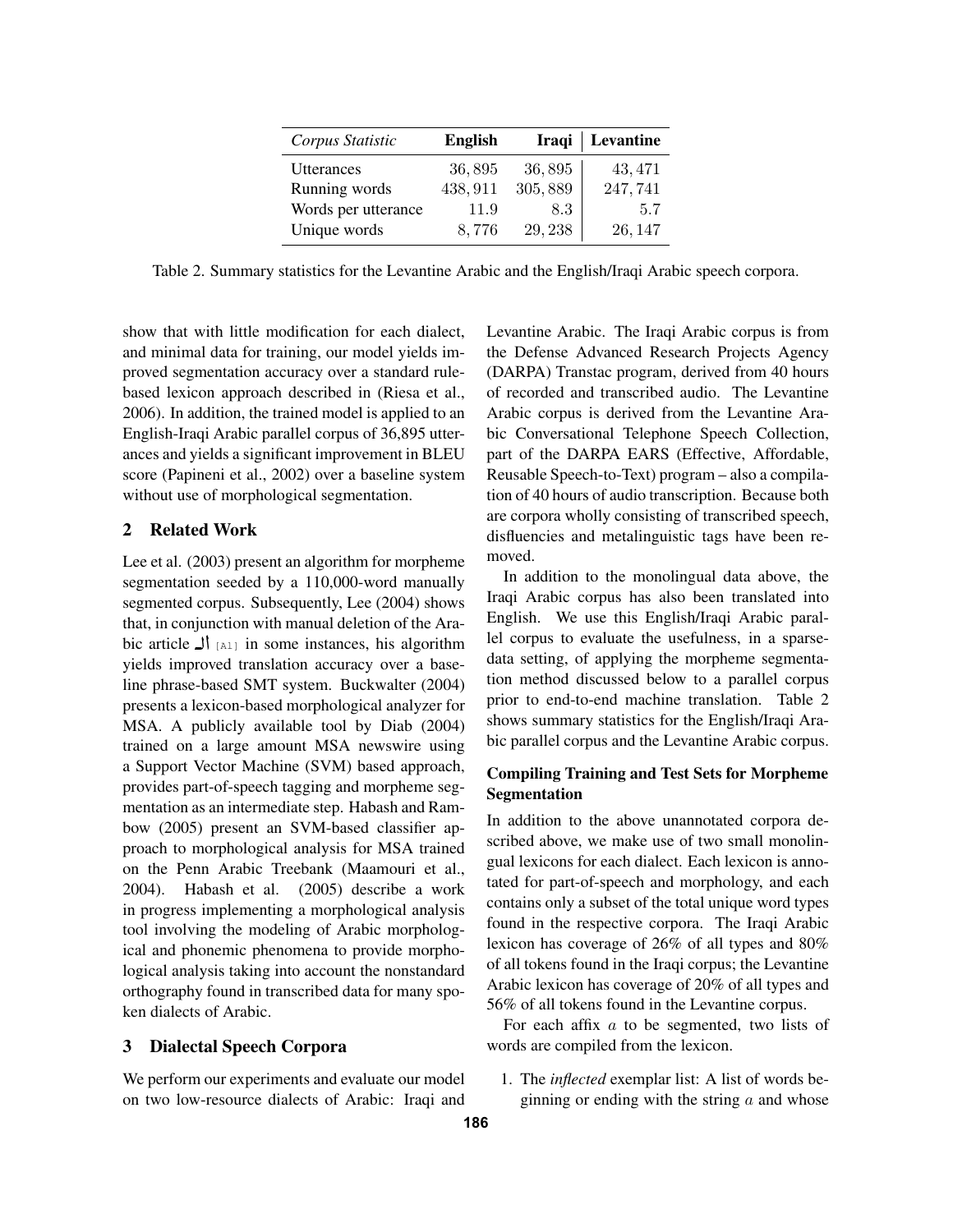morphological annotation indicates a is indeed an affix, and not part of the base word.

2. The *uninflected* exemplar list: A list of words beginning or ending with the string  $\alpha$  and whose morphological annotation indicates that a is not an affix, and is part of the base word.

Note that if  $a$  is a prefix, only the word-initial position a word is inspected for the string  $a$ . Analogously, if  $\alpha$  is a suffix, only the word-final position of the word is inspected.

Next, for each word  $w$  that does not appear in both lists, we gather its adjacent local contexts. We use the two words immediately preceding and following  $w$ . These contexts are easily extracted from an enumeration of all corpus trigrams, and form two more lists: (1) the *inflected* context list, and (2) the *uninflected* context list.

Approximately 20% of words from each exemplar list are held out for the development and test sets – 10% for each set. The development set will be used for training the parameters of the model; the test set is used in the final evaluation.

# 4 Trie-based Model for Morphological Segmentation

We assume an input Arabic word takes the form  $r_1r_2...r_nws_1s_2...s_m$ , where w is inflected by n prefixes and m suffixes, and use supervised trie-based classifier models trained on relatively small amounts of data to perform morpheme segmentation. Table 3 shows the affixes we consider in this work. Each is an inflectional morpheme, and each generally aligns naturally to an English word when segmented. One model is built and trained for each affix segmentation problem considered in isolation.

Each classifier, given an input word  $w$ , makes a binary decision regarding whether or not the input word is inflected with a certain affix a. To make this decision, the model consults (1) the prior probability of word  $w$  being inflected with affix  $a$  (computed offline), and (2) four character tries:

1. A *prefix trie*, in which all words in the inflected and uninflected exemplar lists for each affix are pushed down the trie in left-to-right order, starting with the word-initial character and ending with the word-final character. This follows

| <b>Prefix</b>        | <b>Gloss</b> | Suffix                 | Gloss               |
|----------------------|--------------|------------------------|---------------------|
| $J _{[A1]}$          | the+         | ا⊻ا <del>ع</del> ي     | $+1$ -sg-pron       |
| 9 [W]                | and+         | ry] خی                 | +1-sg-pron (verbal) |
| $J_{[1]}$            | $for+$       | [k] ـك                 | $+2$ -sq-pron       |
| [b] پ                | $to/in+$     | $L$ [h]                | +3-sq-masc-pron     |
| [f] ف                | so/then+     | [hA] <b>_ها</b>        | +3-sq-fem-pron      |
| s) شە                | $what+$      | na] منا                | +1-pl-pron          |
| [ma] ما              | neg+         | $\sum$ [km]            | +2-pl-masc-pron     |
| $\bullet$ [mw]       | neq+         | [kn] ہ <b>ک∙</b>       | +2-pl-fem-pron      |
| $\sum$ [1A]          | neg+         | $\leftrightarrow$ [hm] | +3-pl-masc-pron     |
| رىن للە              | for+the+     | $\mathbf{u}$ (hn)      | +3-pl-fem-pron      |
| $\blacktriangle$ [h] | this+        |                        |                     |
| ⊺ء ا عــ             | $n+$         |                        |                     |

Table 3. Arabic affixes considered by our morpheme segmentation method. Note that Levantine Arabic does not make use of feminine plural pronouns.

since we are using the Buckwalter transliteration scheme for Arabic to convert the original orthography to the Roman alphabet. Thus, in using Arabic orthography, one would push words down this trie in right-to-left order.

- 2. A *suffix trie*, in which all words in the inflected and uninflected exemplar lists for each affix are pushed down the trie in the opposite order of the prefix trie.
- 3. A *pre-context trie*, initialized by pushing all the pre-context words from the pre-context list down the trie in right-to-left-order
- 4. A *post-context trie*, initialized by pushing all the post-context words from the post-context list down the trie in left-to-right order.

#### 4.1 The Trie

Figure 1 shows the components of a trie in this framework. Each node in the trie corresponds to a character seen in training and holds a frequency distribution which counts the number of times this character was seen in an inflected word, and the number of times seen in an uninflected word. The  $\epsilon$  marker terminates all strings, and since this trie is built for the y classifier, there is only one child of the root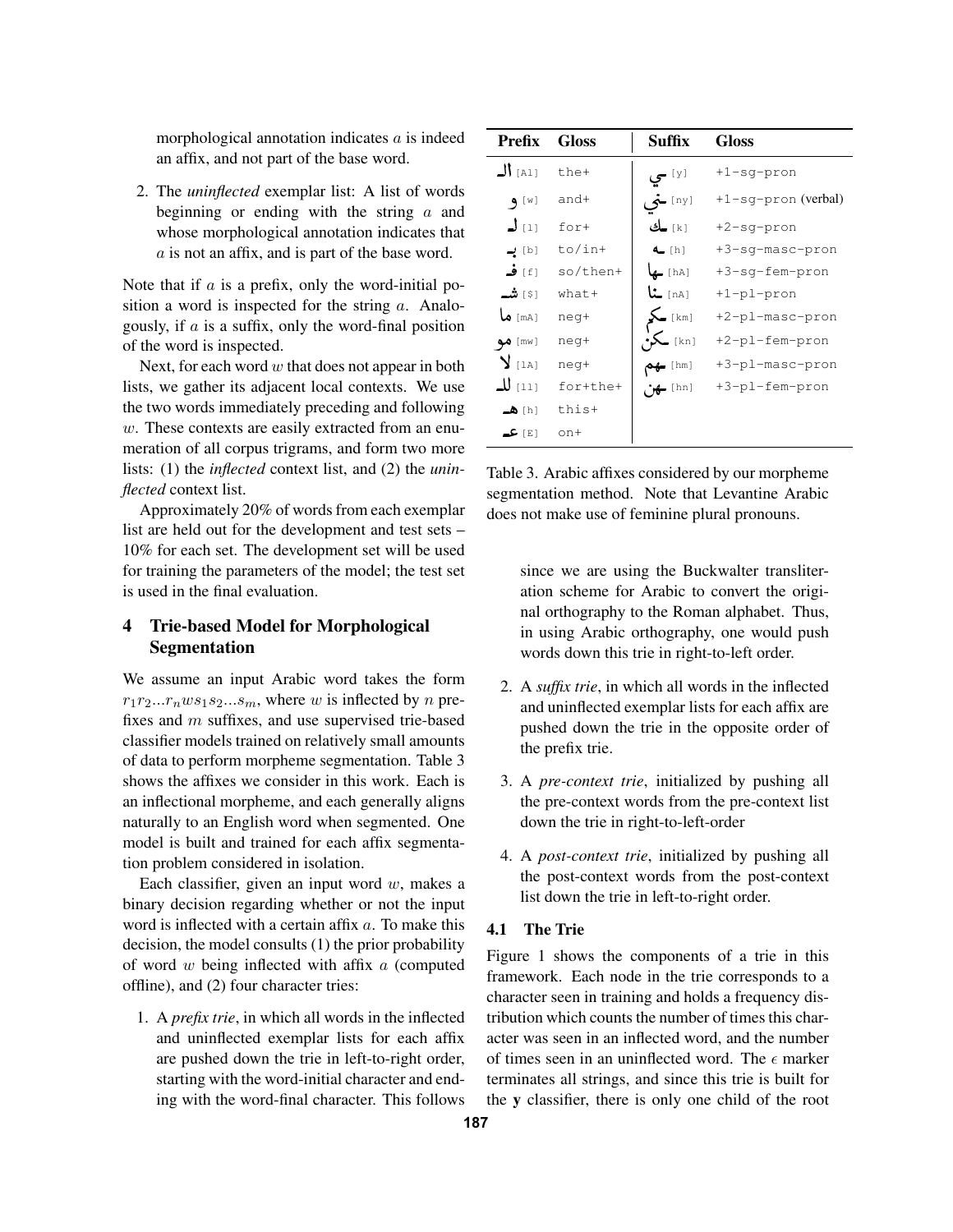

Figure 1. Diagram of suffix trie in the classifier for suffix morpheme y. Traversing farther down this trie is analogous to moving from word-final position to word-initial position in right-to-left order. Adapted from (Wicentowski, 2002).

node. At subsequent levels of the trie, the frequency counts become more restricted as the trie becomes more confident as to the class (*inflected* or *uninflected*) of a given word. For each character pushed down the trie and ending up in some node  $n$ , the appropriate frequency counter for  $n$  is incremented depending on the class of the word.

In order to evaluate the probability that a given word  $\mathbf{w} = w_1 w_2 ... w_n$  is inflected with affix a, each of the four tries from classifier a first returns a probability of its own. For  $a = \text{suffix } y$ , we call these  $p_{px}^{\mathbf{y}}, p_{sx}^{\mathbf{y}}, p_{lc}^{\mathbf{y}}, p_{rc}^{\mathbf{y}}$ . Then the probabilities representing the degree to which  $w$  is not inflected by affix  $a$ are  $1-p_{px}^y$ ,  $1-p_{sx}^y$ ,  $1-p_{lc}^y$ ,  $1-p_{rc}^y$ . Consider computing, for example,  $p_{px}^{y}(\mathbf{w})$ , the probability that the prefix trie says word w is inflected with affix y:

First, we compute the smoothed prefix trie frequencies for w for each class as in Cucerzan and Yarowsky (1999):

$$
\hat{f}_{px}^{INFL} = \beta f_{px}(class_{INFL}|w_1) + \sum_{i=2}^{m} \alpha^{m-i} f(class_{INFL}|w_1w_2...w_i)
$$
 (1)

... dAsmE nAs **bbytk** wAryd AErf ... *prefix suffix pre-context post-context* ... 432" 10/". -,+\*) ('& %\$#"! ... *... I'm hearing people in your house and I want to know ...*

Figure 2. This diagram shows the directions in which words and their local contexts are pushed down the four tries in the model.

$$
\hat{f}_{px}^{UNINFL} = \beta f_{px}(class_{UNINFL}|w_1) + \sum_{i=2}^{m} \alpha^{m-i} f(class_{UNINFL}|w_1w_2...w_i)
$$
 (2)

where  $\alpha, \beta \in (0, 1)$ . Note  $\beta$  is often a small number since generally the first character in a word pushed down the trie is less discriminative than subsequent characters down the path of the same trie. Note also,  $m$  is the length of the path through the trie that matches the most characters in  $\mathbf{w} = w_1w_2...w_n$ .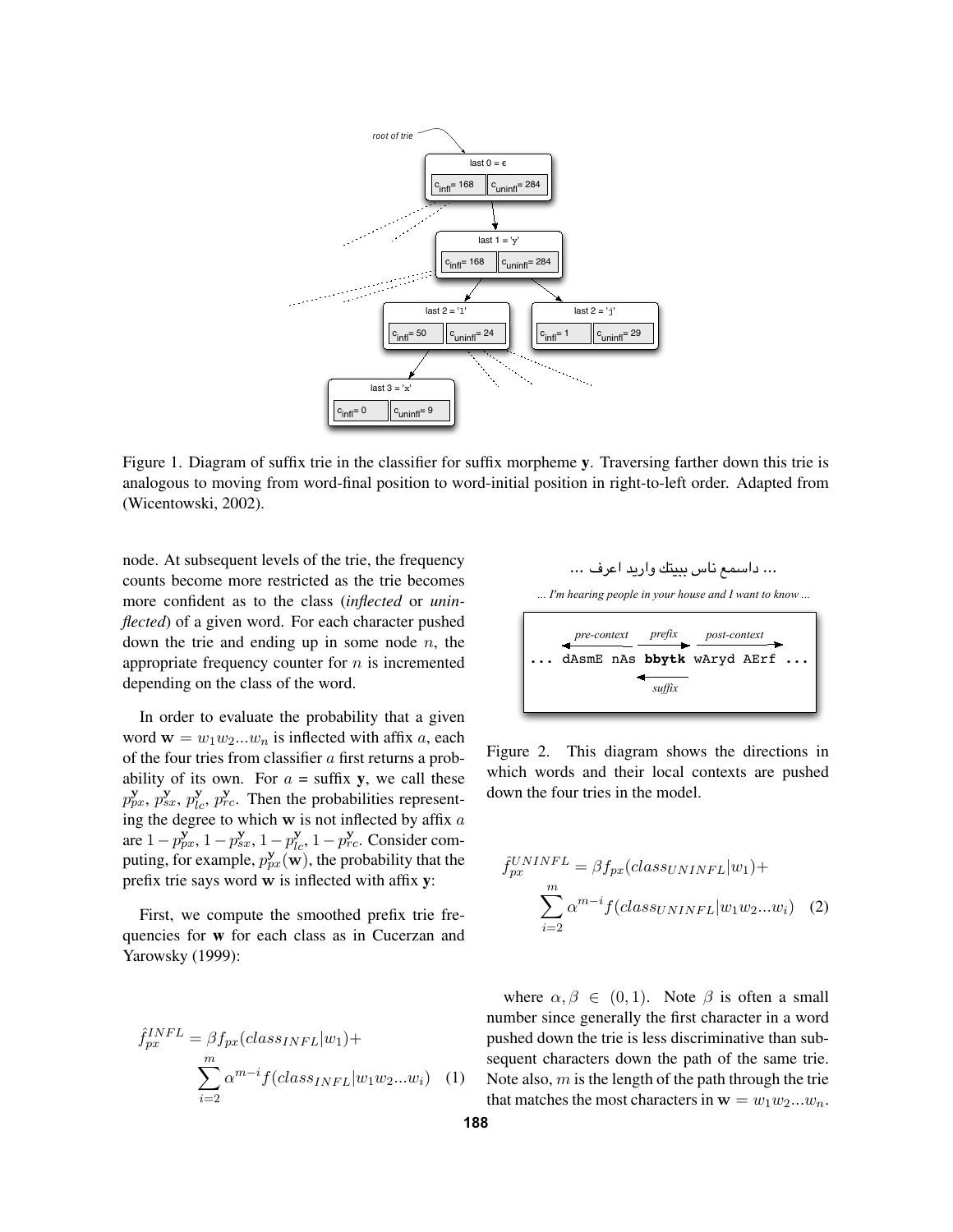Finally, we normalize to get  $p_{px}^{\mathbf{y}}(\mathbf{w})$ :

$$
p_{px}^{\mathbf{y}}(\mathbf{w}) = \frac{\hat{f}_{px}^{INFL}}{\hat{f}_{px}^{INFL} + \hat{f}_{px}^{UNINFL}}
$$
(3)

After computing  $p_{px}^{\mathbf{y}}, p_{sx}^{\mathbf{y}}, p_{lc}^{\mathbf{y}}, p_{rc}^{\mathbf{y}},$  the model returns a final consensus probability  $\hat{p}^y$  computed as in Equation 4:

$$
\hat{p}^{\mathbf{y}} = \eta \cdot (\gamma_1 \cdot p_{px}^{\mathbf{y}} + \gamma_2 \cdot p_{sx}^{\mathbf{y}} + \gamma_3 \cdot p_{lc}^{\mathbf{y}} + \gamma_4 \cdot p_{rc}^{\mathbf{y}}) +
$$

$$
(1 - \eta) \cdot p_{prior}^{\mathbf{y}} \tag{4}
$$

where

$$
\gamma_1, \gamma_2, \gamma_3, \eta \in [0, 1]
$$

$$
\gamma_4 = 1 - \gamma_1 - \gamma_2 - \gamma_3
$$

$$
\sum_{j=1}^4 \gamma_j = 1.
$$

Thus, if  $\hat{p}^y > \tau$ , where  $\tau$  is some threshold, then we are confident enough to segment affix y from word w. In these experiments we set  $\tau = 0.5$ , which is reasonable for a binary classifier. Threshold  $\tau$  can be increased for more conservative segmentation results.

### 4.2 Parameter Training

Each trie in an affix classifier contains the two parameters  $\alpha$  and  $\beta$  for computing the smoothed trie frequency. In addition, each affix classifier has four parameters that essentially serve as weights in computing the final consensus probability. The  $\gamma_i$ 's weight the trie probabilities, and  $\eta$  indicates how much weight to give the prior.

These parameters are trained with an exhaustive search of the parameter space [0,1], discretized into intervals of 0.01. For each classifier, the parameter values are chosen to maximize the accuracy of that classifier on the held-out development set. In order to break ties among parameter value assignments that yield ties in classification accuracy, the assignment that minimizes the cross-entropy of the classifier's hypotheses is chosen.

## 4.3 Cascading Classifiers for Segmentation of Multiple Morphemes

In Arabic, and many other languages, words may carry more than one affix. In this section we describe cascading the decisions of the above classifiers to provide morpheme segmentation for many affixes.

Figure 3 shows the end-to-end state diagram for this process. Consider the Arabic word wbbytk, meaning *and to your house*. Using hyphens to denote places of morpheme affixation, wbbytk has true segmentation:  $w - b - byt - k$  with two prefixes and one suffix.

We start by pushing wbbytk through the system and checking to see if there is any prefix in the word-initial position that can be segmented. Since there is a match for prefix w here, we send the word through the w-classifier to get  $\hat{p}^{\mathbf{w}}$  ("wbbytk") =  $p_1$ . If  $p_1 > 0.5$  then we segment w to get w- bbytk, move on and attempt to segment another prefix unless there are no more matches. If  $\hat{p}^w$  ("wbbytk") =  $p_1 \leq 0.5$ , we decide that w is indeed part of the base or stemmed word, stop looking to segment any more prefixes, and move on to check for possible suffixes. If there is more than one prefix match in the word-initial position, the process continues greedily by segmenting the prefix whose classifier returns the highest probability of segmentation. As Figure 3 shows, after segmenting all possible prefixes, ideally we arrive at the correct final analysis of

w- b- byt -k with probability  $p_1 \cdot p_2 \cdot (1-p_3)$ .  $p_4$ .

We then push wbbytk through the system in the opposite direction, starting with decisions from the suffix classifiers and ending with decisions from the prefix classifiers. This direction also returns a probability for its final segmentation, and the analysis with the maximum of these forward and backward probabilities is adopted.

#### 5 Evaluation

For each affix in Table 3, we evaluate the accuracy of the trie-based model using the held out test set described in Section 1. We compare the performance of the trie model to a simple rule-based approach baseline. In addition, we evaluate the performance of a hybrid model which first uses the rulebased scheme lexicon matching for segmentation, but backs off to the trie model for a segmentation decision when no analysis can be made due to gaps in the lexicon.

The rule-based scheme employs a lexicon of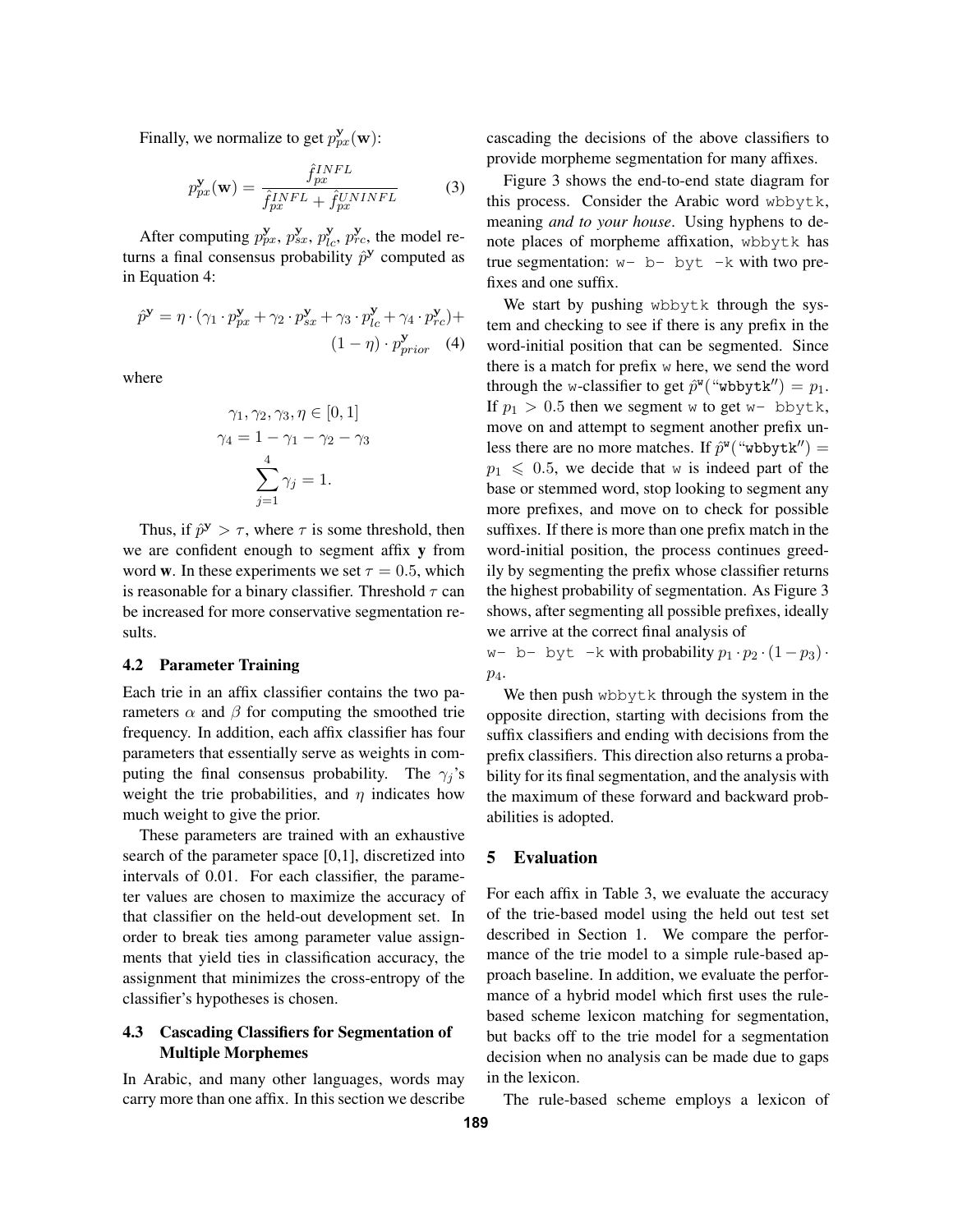

Figure 3. Diagram of end-to-end cascading classifier process. Solid arrows denote correct decisions by each classifier, while dotted arrows denote incorrect paths. This figure depicts the Arabic word wbbytk being sent through the end-to-end system in the forward direction, with classifier decisions regarding prefixes being made before those regarding suffixes. Each decision is made with some probability  $p_j$ .

stemmed words, compiled from the monolingual dialectal corpora and a large MSA dictionary by inserting words into the wordlist that do not appear to carry any known affix. The performance of this rule-based lexicon approach is shown in Figures 4(a) and 4(b) for Levantine Arabic and Iraqi Arabic, respectively. Accuracy measurements are taken at periodic intervals as we increase the size of the stemmed lexicon. These figures show the segmentation accuracy of the three models averaged over all morphemes. Recall from Section 1 that the test set size for some affix  $a$  is 10% of the all words in the lexicon that carry that affix. Thus, in order to give higher importance to the segmentation performance of more common affixes, we perform a weighted average of the accuracies over all affixes using the size of each test set as the weights. Finally, in addition to the trie, hybrid and lexicon models, the performance of using solely the prior probability for each affix is shown for comparison.

#### 5.1 Levantine Arabic

Figure 4(a) shows the learning curve of the lexiconbased approach in comparison to the trie and hybrid models. Because the size of the lexicon is so small, it is not until 40% lexicon usage that the lexiconbased approach significantly outperforms the prior. At 100% lexicon usage, the lexicon-based segmentation method achieves an accuracy of 83.9%, while the trie model alone achieves 87.5% accuracy. The hybrid trie backoff model is the clear winner, with an average accuracy of 92.9% at its maximum, and at all test points outperforms the standalone trie model.

#### 5.2 Iraqi Arabic

The results for Iraqi Arabic, shown in Figure 4(b), are quite similar to those from Levantine Arabic. The larger lexicon and corpus for this dialect lead to the higher accuracy rates. The trie model achieves an accuracy of 90.4%. Also, the hybrid trie model outperforms the standalone lexicon model by a range of  $10\%$  across the range of lexicon sizes – a roughly 50% error rate reduction.

## Application to MT

We apply morpheme segmentation using the lexicon, trie, and hybrid models to the Iraqi Arabic side of the English/Iraqi Arabic parallel corpus and record MT accuracy measured by BLEU score. In these experiments, we also compare against a baseline state-of-the-art phrase-based statistical MT system, as discussed in (Och and Ney, 2004) using GIZA++ word alignment training (Och and Ney,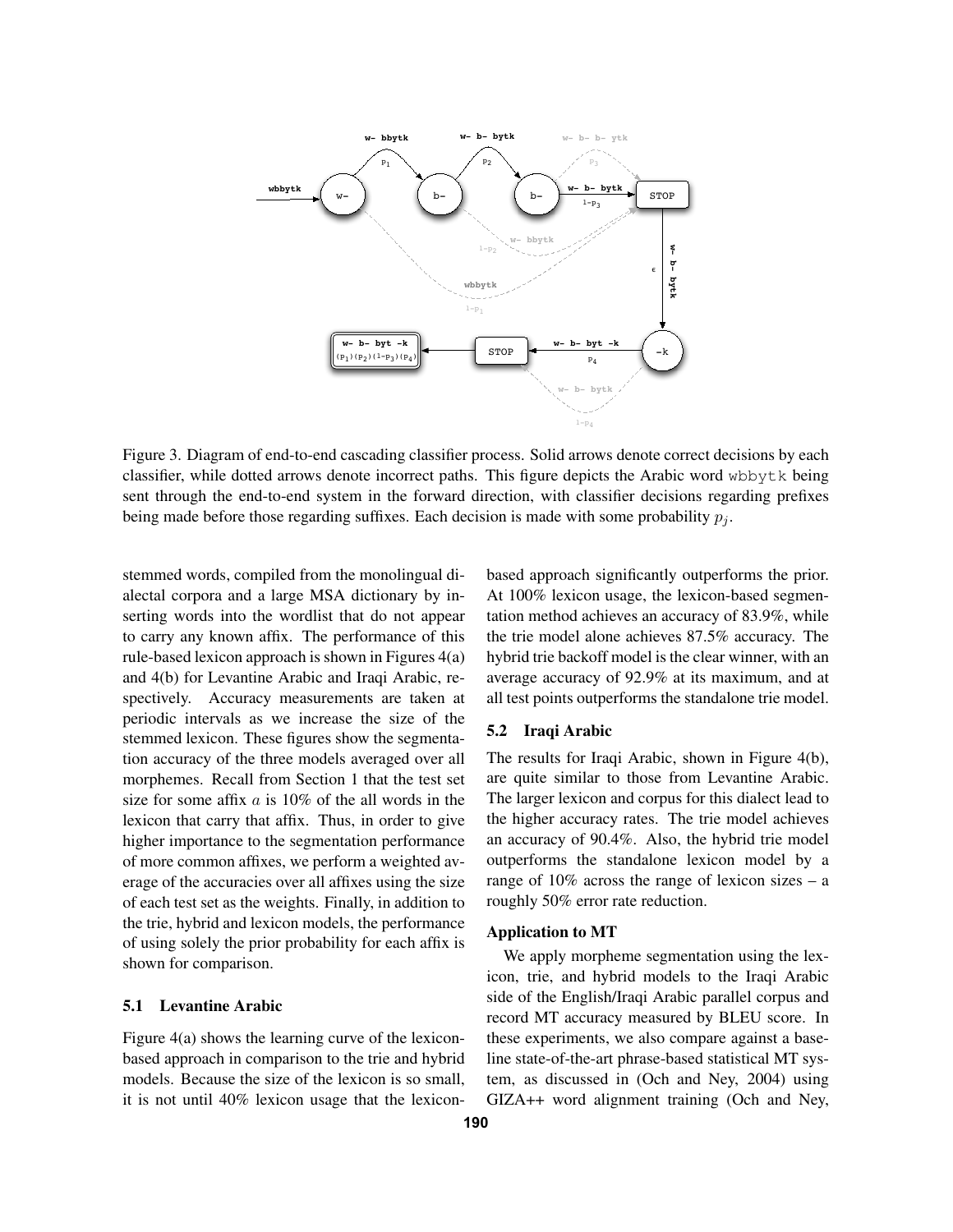





Percent of Lexicon Available

(c) BLEU Scores for English/Iraqi Arabic using the lexicon, trie, and hybrid models for segmentation. No morpheme segmentation yields a BLEU score of 26.07.

Figure 4. Learning curves for Iraqi and Levantine Arabic with trie-model and prior performance. Accuracies are averaged over all morphemes.

2000) with no morpheme segmentation.

Figure 4(c) shows graphically the results of performing morpheme segmentation before MT with the Lexicon, Trie, and Hybrid models. Accuracy is measured twice for the Lexicon and Hybrid models: once using the full lexicon and once at 20%. Table 4 gives numeric figures with confidence intervals.

The baseline model with no morpheme segmentation has a total training vocabulary size of 29,238 words, with 7.03% unknown words at translation time. The Trie model cuts the number of unknown words by more than half to 3.48% with a total vocabulary size of 16,878. The Hybrid model yields a further improvement to 3.01% unknown words and a total vocabulary size of 15,906. This is a 45.6% reduction from the original 29,238 unique word types

handled by the baseline system.

#### 6 Discussion

We have presented a minimally supervised model for morpheme segmentation with performance that exceeds a standard lexicon-match-based approach, even when trained on a small amount of data. Table 5 gives an illustrative set of examples. When the trie-based method is used as a backoff model for a small to moderate sized lexicon, the performance gains are better still. This hybrid approach consistently outperforms the standalone lexicon model by an average of 10% for both Iraqi and Levantine Arabic. This is a roughly 50% error rate reduction over the standard lexicon approach.

We have also shown that morpheme segmenta-